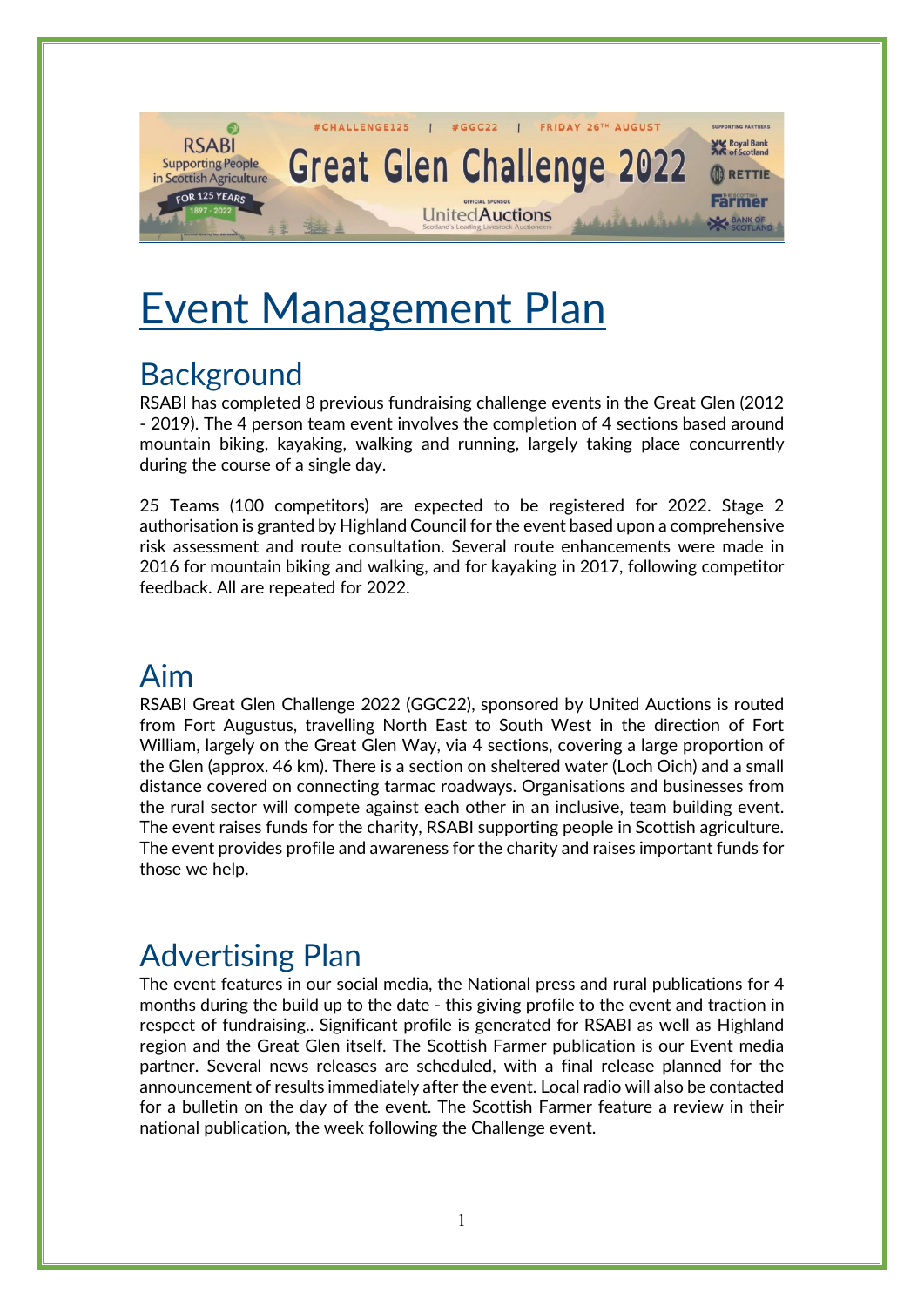### Event Site Layout

The event site layout is essentially the event route. This is provided within the Route Pack, sponsored by Rettie & Co. A selection of maps detail the layout of all sections. A Route Schedule and Route Card are also included.

Designated route sections are in place and accommodate 4 disciplines (mountain biking, kayaking, walking and running). Each section has a separate race programme and an RSABI team marshal plus steward(s). There are 7 location way points in the Glen to guide competitors – see supporting documents **GGC22 Route Schedule** and **GGC22 Route Card**.

Teams of 4 submit a team sheet to suit the skills range of individual team members. All 4 sections must be completed by the team during the course of the day to win. A coordinated programme to combine all team activity is in place. Every team and all individual competitors are issued with a route card. In addition, each team should have a support member (driver) on call in the Glen.

First competitors begin at Fort Augustus from 9.00am. Last competitors (runners) finish at Neptune's staircase, Banavie, around 3.00pm.

The format is directed by the RSABI Event Coordinator and controlled by RSABI marshals – where possible, there will be no large groups of competitors together on road or trail with mountain biking, for example, organised as a staggered start (competitors may work together in groups of 2 or 3). 8/9 kayaks travel together on the loch in separate groups for safety and supervision. Scoring is managed by Rockhopper/ RSABI event staff.

### Activity Sections

**See GGC22 Route Pack**. All locations and timings are detailed within the pack.

The routes are separate although link to provide one sinuous 46 km (approx.) challenge. It is not a triathlon style event – no transition zones are required, although designated sections and location way points are marked within the course by signage and detailed on team maps within the Route Pack. A staggered start will be used with timings stated on the GGC22 Route Schedule and Route Card. This enables team support members to transport competitors to allocated start points and to co-ordinate the finish later in the day.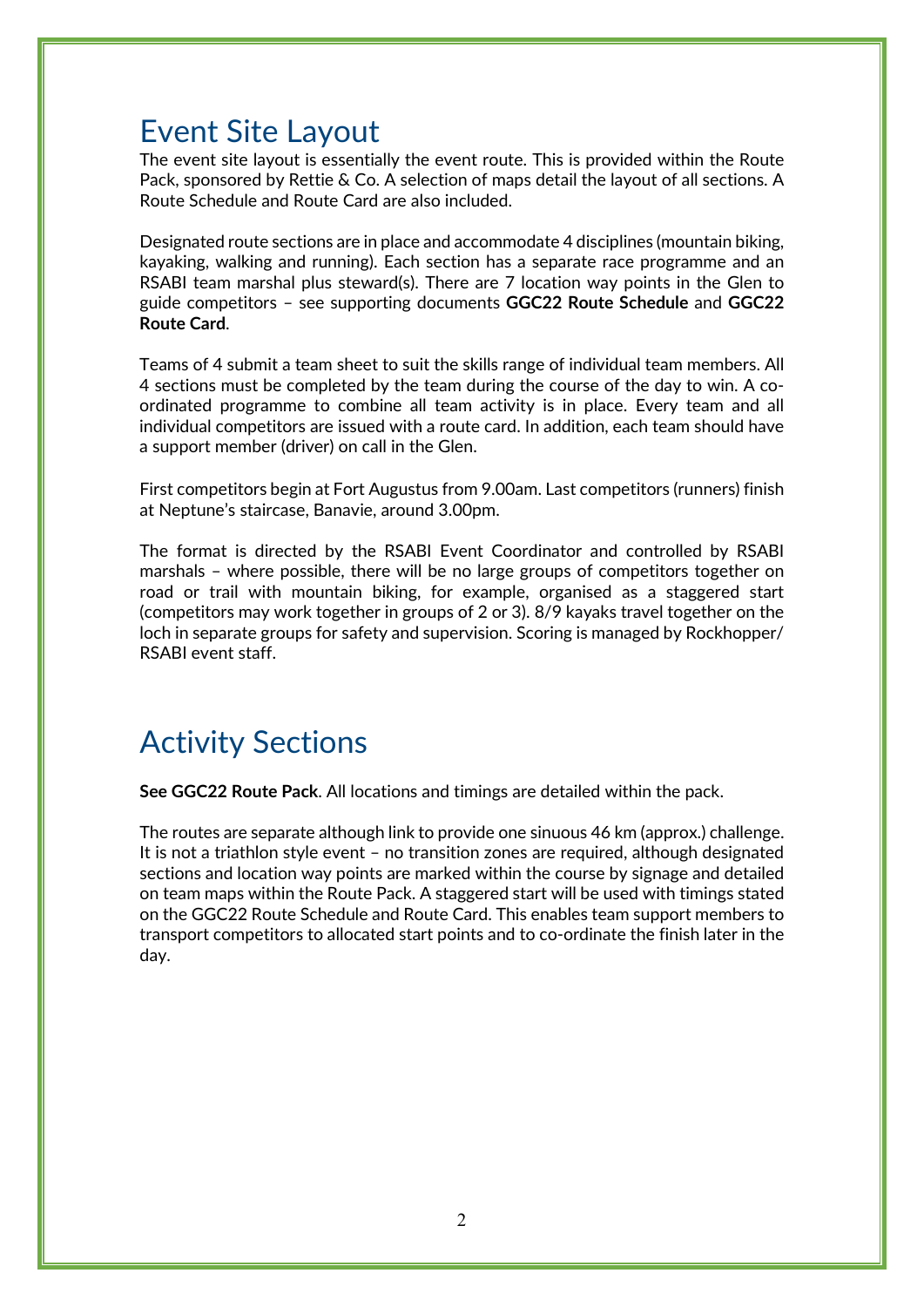# 1. Mountain Biking

Starts from Location 1 (GR3709) Fort Augustus, head of lock staircase as a staggered start. The overall section of 46 km largely follows the Great Glen Way to a finish at Neptune's staircase opposite the Moorings Hotel, Benavie (GR1176).

Drivers should drop off competitors at the main public car park by the garage in the centre of town. There is a public toilet there. Do not drive on the track by the start.

Cyclists begin singularly via a staggered start, generally in competitor number order to complete the overall timed section. Competitors should aim to arrive in good time with the first numbered cyclists ready to start at 9am. The staggered start means that the later numbered competitors will set off around 9.30am. Cyclists are required to bike to the overall finishing point.

Highland Council/Scottish Canals has a 10mph restriction on all bikes using towpath sections. Competitors are briefed of this restriction prior to the start and to be respectful of public when passing on the route.

Scoring is an overall individual time taken for the entire route. Cyclists must remain on the designated trail as marked on the map. There is a short tarmac section at Clunes/Achnacarry where B8005 connects back to the trail at Gairlochy. **Please note only typical style mountain bikes with off-road tyres may compete for points – no hybrids, cyclocross or road bikes.**

A small number of mountain bikes and helmets are available for hire in advance from Rockhopper with bookings made through RSABI. These must be paid for in advance.

There are limited facilities and a lengthy wait for bikers at the finish. Competitors may leave a small bag (with dry kit and a towel) with the marshal at the start. Bags will be transported to the finish for collection with early finishers likely to arrive from around 11am. The café and lounge bar at the Moorings hotel is available to competitors for the hours prior to the conclusion of the event. There are no formal changing facilities at the hotel. We have requested use of a canal side changing room but this cannot be relied upon. The marshal may have a key.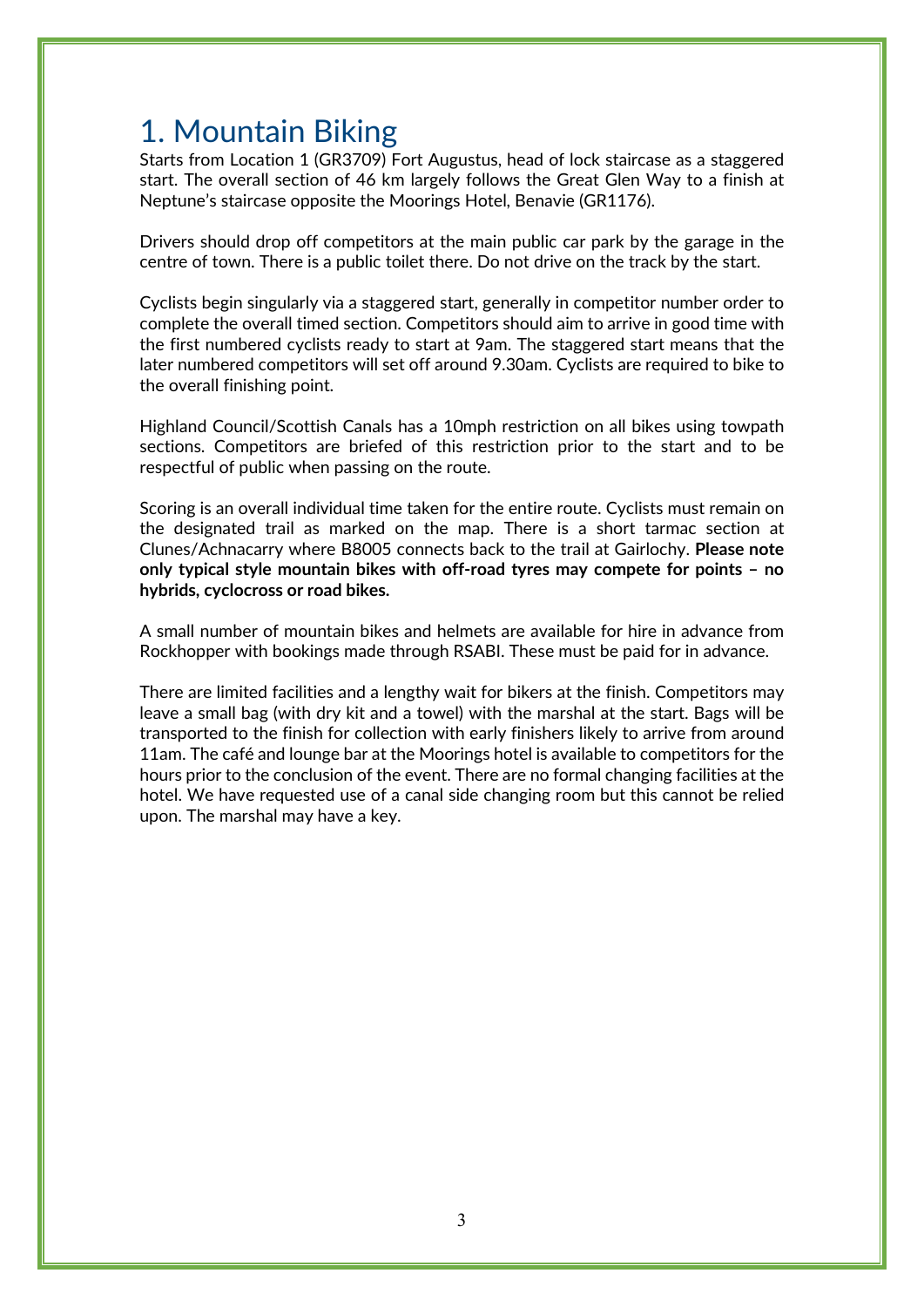# 2. Kayaking

Takes place on the sheltered water of Loch Oich. Starts from Location 2a (GR3303) Bridge of Oich by the A82. The jetty is located beside the large car park on the left hand side of the road (marked by RSABI flag) when travelling north east to Fort Augustus. A portoloo is also provided by RSABI at this location.

**Vehicles dropping off kayakers must not stop on the busy main road**. A further carpark is situated some 300m before the bridge, again on the left hand side of the road, when travelling towards Fort Augustus. Steward volunteers will be present to co-ordinate drop offs.

Finish at Location 4 (GR3098), Forestry Commission car park on the Fort Augustus side of Laggan Bridge some 6 km down the loch.

Sea Kayaks are modern, single seat cockpit plastic moulded boats paddled in separate groups of 8/9 competitors and a guide. A few twin cockpit kayaks are available for beginner's kayakers. All kayakers must be swim capable as per event terms and conditions. On completion of the section, competitors may rest on the bank at location 4 before undertaking a short individual time trial (approx. 4-8 mins) around a course of buoys in the loch – this timed to score for the overall competition. The competitive element will be undertaken in the same model of kayak for all.

Rockhopper staff will direct the overall section following a safety brief and kit check for all competitors. Each group will be guided by a qualified Rockhopper staff member, provided at the correct ratio, and a safety vehicle will be in contact from shore at all times. Life jackets, kayak jackets, spray decks and paddles are provided.

In the unlikely event of cancellation of this section owing to extreme conditions, competitors may be invited to walk to Laggan Locks to complete the Challenge section for their team. Training shoes worn for kayaking would be sufficient for this scenario.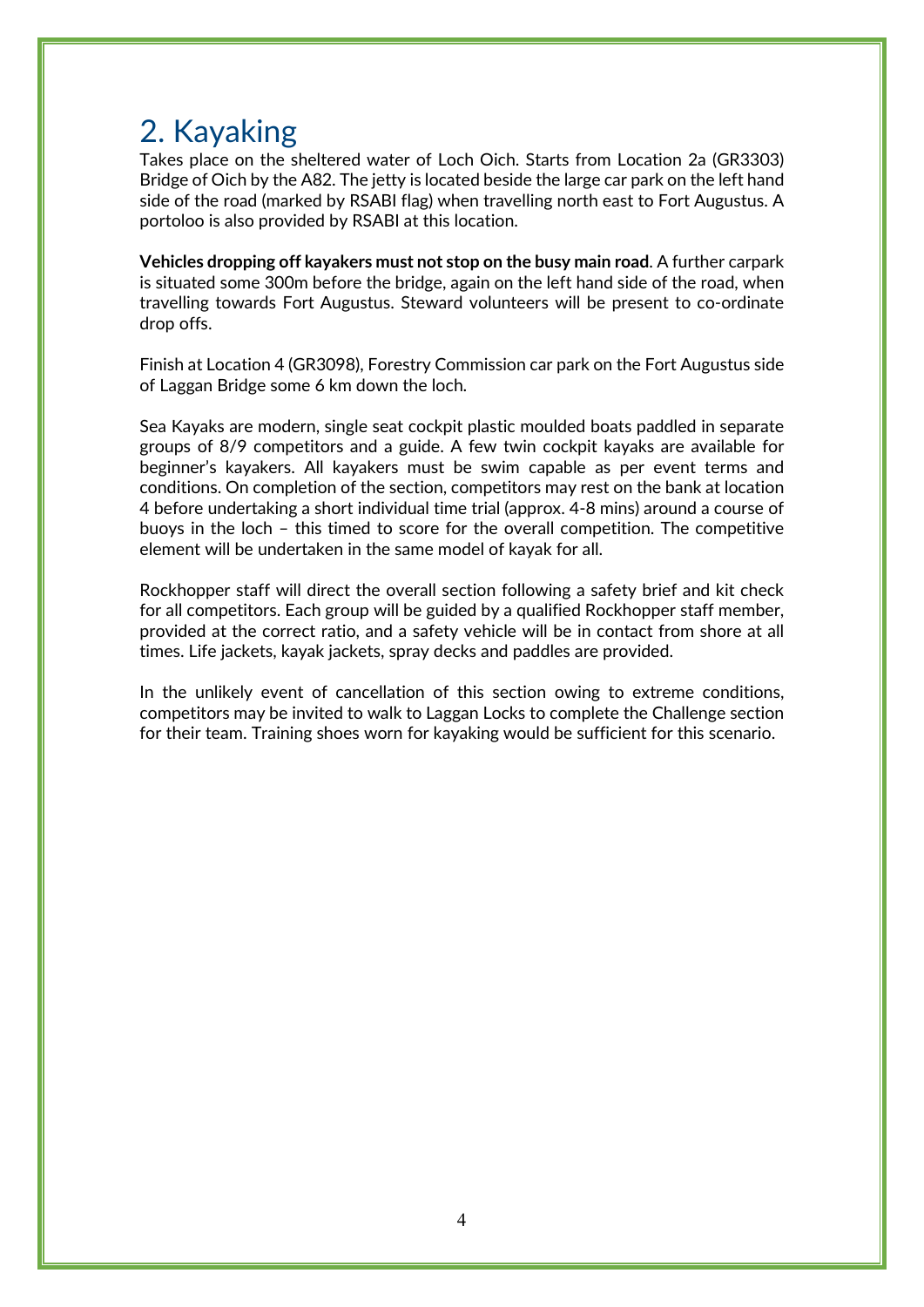# 3. Walking

The route is the same following the changes made in 2016 with the leg being 18 km (approx.). Walkers gather at Location 3 (GR3000) to walk individually or in small groups on forest tracks and then down a largely flat section of the trail to Location 5, (GR 2088) Clunes car park. The Marshal will set off small groups of walkers on a first come basis, with 5/10 min. intervals between groups. It is anticipated that friends and supporters may also wish to walk this section of the route. Any dogs are to be on a lead.

Drop off is best in the area of Invergarry Hotel. Walkers should walk to the start point some 350m across the bridge and up the hill to the registration start point at the road turn off to Easter Mandally, marked by an RSABI flag. Please note vehicles should not be parked in the private hotel carpark unless use is being made of the hotel facilities for coffee.

Walkers must complete the entire route for their team to be placed overall (unless injured on the walk). The walk is timed and scored via a zoned system **(see scoring instructions)**. It is anticipated there will be a wide spread of competitor times recorded. Weaker walkers taking 4/5 hrs should aim to register promptly to get underway early.

**Any competitor exceeding a fast walking pace by walking and jogging will be disqualified**. The appropriate time to complete the walk at a quick walking pace has been calculated in advance of the event.

## 4. Running

Runners begin at Location 5, (GR2088) Clunes car park\*, and run on the trail where directed by signs to a marked finish at Location 7, half way down Neptune's staircase at Banavie (GR 1176).

\*The car park, which is also the finishing point for the walk section, can become congested with vehicles. Drivers should consider dropping off runners at the start of the forest track that leads to the car park rather than driving up to the small car park. Runners will have a 2 minute walk from this point to the start.

Runners note there are several short sections of B road linking the trail. The entire section is marked with signage and a marshal and stewards will be in place to direct. A safety/support vehicle is also in attendance. Runners are of differing standards and the start is a quiet, off road location – the race is timed from a single collective start and competitors are requested not to run together in numbers greater than 2 or 3 once underway. In the event of lock gates closing at Gairlochy, any runners who have to wait for a short period will be credited with appropriate time as recorded by a steward.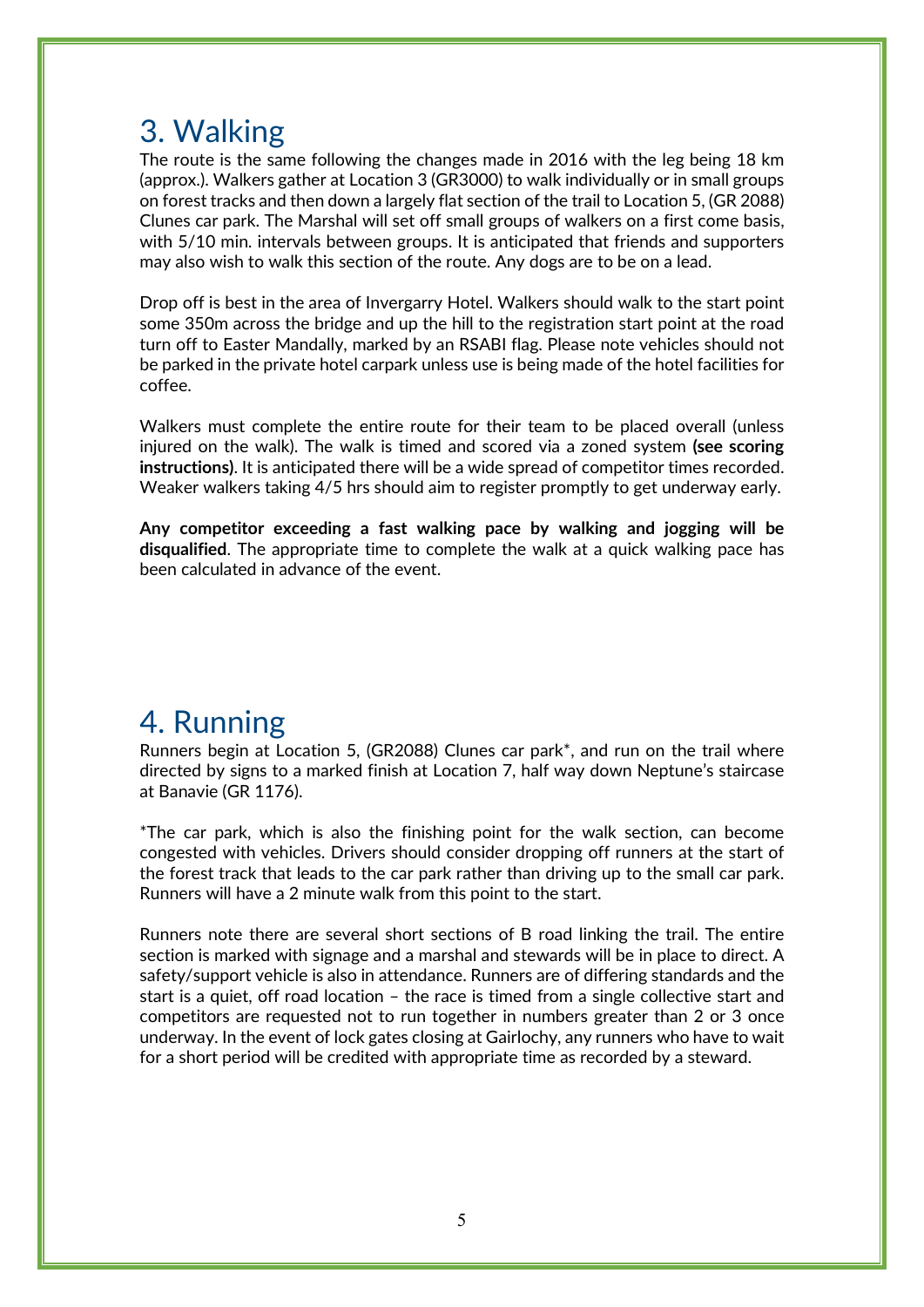#### **Scoring**

Points will be awarded to all competitors who finish in all 4 events, on a sliding scale (there is a slight weighting advantage applied to  $1<sup>st</sup>/2<sup>nd</sup>$  and  $3<sup>rd</sup>$  positions). The same total number of points are available in all 4 disciplines. The points contribute to an overall team score for the Challenge with medals and prizes awarded to the first 3 placed teams.

The walk is individually timed and all walkers have the opportunity to score points. Walkers are not individually placed as such, rather points are awarded on the basis of competitors achieving pre-set time zones, at the finish. Total points available overall for the walk are allocated across all time zones, distributed proportionately according to the number of competitors recorded per zone.

The same overall points are available for the walk as other events.

**Mountain Biking** – individual time over designated distance **Kayak** – individual time trial over a set course on the loch **Walking** – individual time measured against pre-set completion time zones **Running** – timed race over designated distance

A team score is only valid if all 4 competitors complete the Challenge, unless in the event of a part cancellation owing to poor weather for example, or injury. If there is a tie overall, the lowest combination of individual placings per team in the 3 athletic disciplines decides the winning team. Failing that, time zones achieved in the walk, then individual walk times are considered.

RSABI reserves the right not to count the score of any competitor still on the course after 3.15pm.

# Finish

Competitors who are not running, drivers and all supporters should aim to gather around the finishing point to cheer home the runners. Runners are due to finish from 2:30pm at Neptune's staircase by the Moorings Hotel. The RSABI event trailer will be in place as a scoring/gathering point on the canal bank adjacent to the finish.

An informal buffet reception and prize-giving completes the day, beginning on completion of the run, sometime after 3.15pm.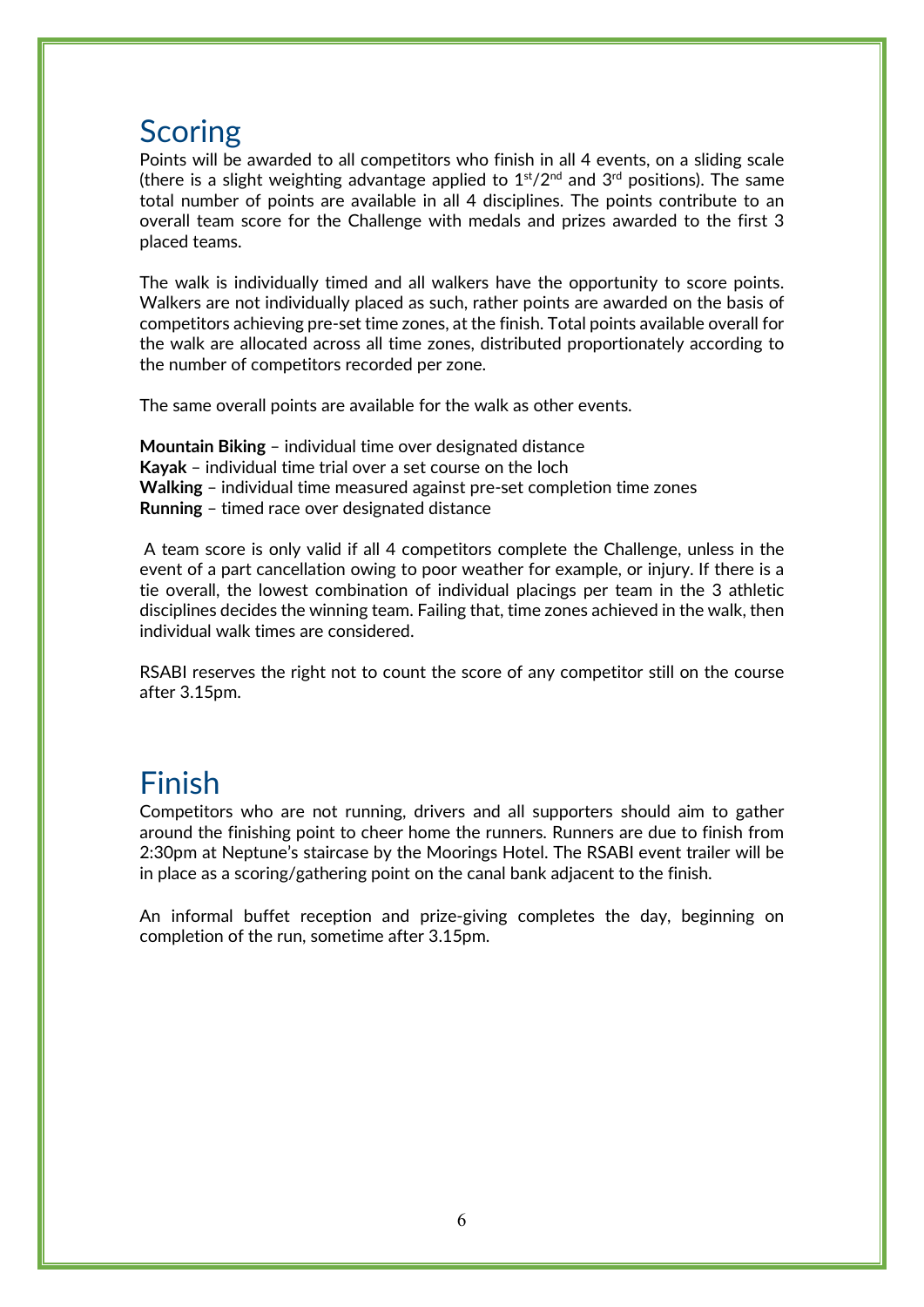### Logistics and Safety Arrangements

The Route Schedule contains a detailed listing of support measures and locations. Highland Council has authorised the event on the basis of a detailed **Event Management Plan** and **Risk Assessment**. **Event Terms and Conditions (see below).** Rockhopper also provides a full risk assessment. Event signage and road warning notices will be in place in increased numbers from previous years. It should be noted, however, it is not practical to place signage more widely owing to the distances involved. Individual maps are issued to all competitors and it is the responsibility of all to research and plan the route in advance of the event. Water bottles should be disposed of appropriately. Stewards are issued with black refuse bags. No litter should be left on the course (i.e. water bottles).

Start and finish points for each stage have been chosen with safety and efficiency in mind, to allow drop off and pick up of team members. Individual teams are responsible for their own arrangements (each team should aim to operate a minimum of one support vehicle on the day to ferry team members and equipment). However, several additional RSABI vehicles will be on call to assist with competitor and transfers as required. RSABI vehicles have been authorised for towpaths - no unauthorised vehicles should drive on the canal towpaths. **All drivers should drive with care throughout the day and take special care when dropping off and picking up competitors.**

RSABI will operate a marshal/steward team for each event section. Rockhopper provide qualified staff for the kayak section. Mobile phone contact numbers will be circulated to all team captains via the Route Schedule and will include key RSABI staff.

RSABI provide water stops as marked on the GGC22 Route Schedule and food at the Moorings Hotel buffet reception on completion of the Challenge. Vouchers are provided (5 per team) with a charge of £20 per head for all others, payable at the buffet.

**First Aid** - A mobile first aid ambulance (Rescue Medic) will be supporting the event. Marshals will each carry a small first aid kit. A number of stewards and volunteers are qualified first aiders. Teams are advised to bring additional first aid materials and items such as packed lunches, bike repair kits etc. All additional requirements are the responsibility of individual teams.

# Event Terms and Conditions

For RSABI Great Glen Challenge 2022, Friday 26 August. An abbreviated terms and conditions is appended on the team entry form. By submitting the team entry, all participants agree to event terms and conditions in full as below:

#### **Registration and Consent**

Individual participants and groups may only register by completing the event registration form in full. Mobile phone and email addresses for all participants must be included.

By registering, participants give consent for RSABI to contact them independently of the event and to send, from time to time, news and updates on our work including information on future events.

Full details which apply in respect of consent can be viewed in our privacy statement (fundraising events section) at www.rsabi.org.uk